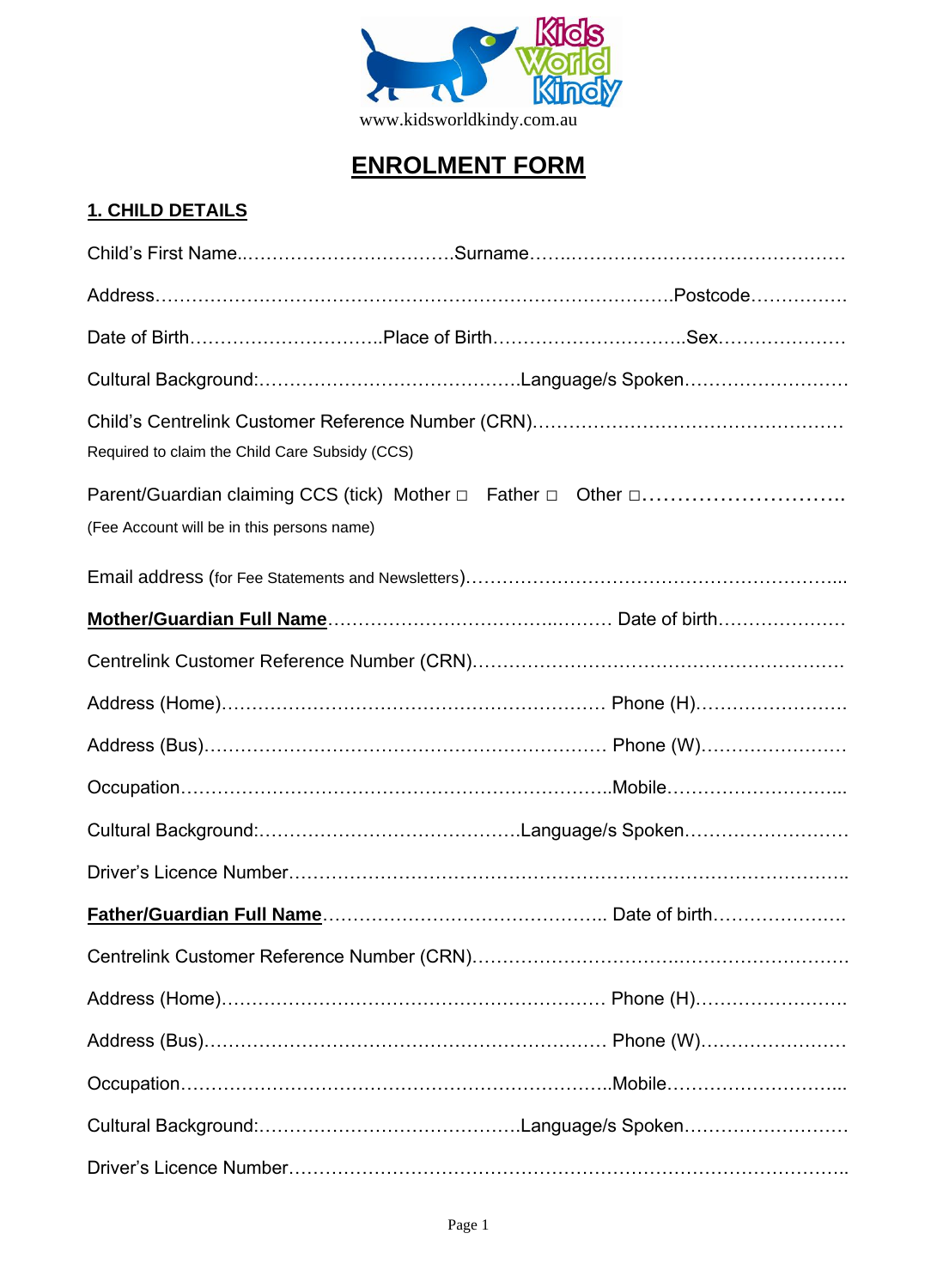

## **2. FAMILY STRUCTURE/LIVING ARRANGEMENTS**

Are the child's Mother and Father **both** responsible for the child's day to day care? Yes / No

If no, which Parent/Guardian is responsible for the child's day to day care .................................

#### **2.1. CUSTODY OR ACCESS ARRANGEMENTS:**

Do you have a Court Order, Parenting Order or Parenting Plan affecting access or custody of

your child? Yes / No (please circle)

A copy of any current Court Order, Parenting Order or Parenting Plan must be provided prior to the commencement of enrolment. Provide any up-dated Orders or Plans as they occur.

#### **3. AUTHORISED NOMINEES**

Other person/s permitted by the child's Family/Guardian (i) to be notified of an emergency involving the child if any parent of the child cannot be immediately contacted, (ii) to collect the child from the Service (iii) consent to medical treatment of, or to authorize administration of medication to, the child; and (iv) authorize an Educator to take the child outside the Education and Care premises; and (v) authorize the education and care Service to transport the child or arrange transportation of the child.

The Service will not allow any person access to your child unless you provide their full name, address and telephone number. Only persons over the age of 16 years are authorised.

**Please notify us of any changes to these details. It is important for us to maintain up-to-date contact details at all times so we can provide the best care for your child.**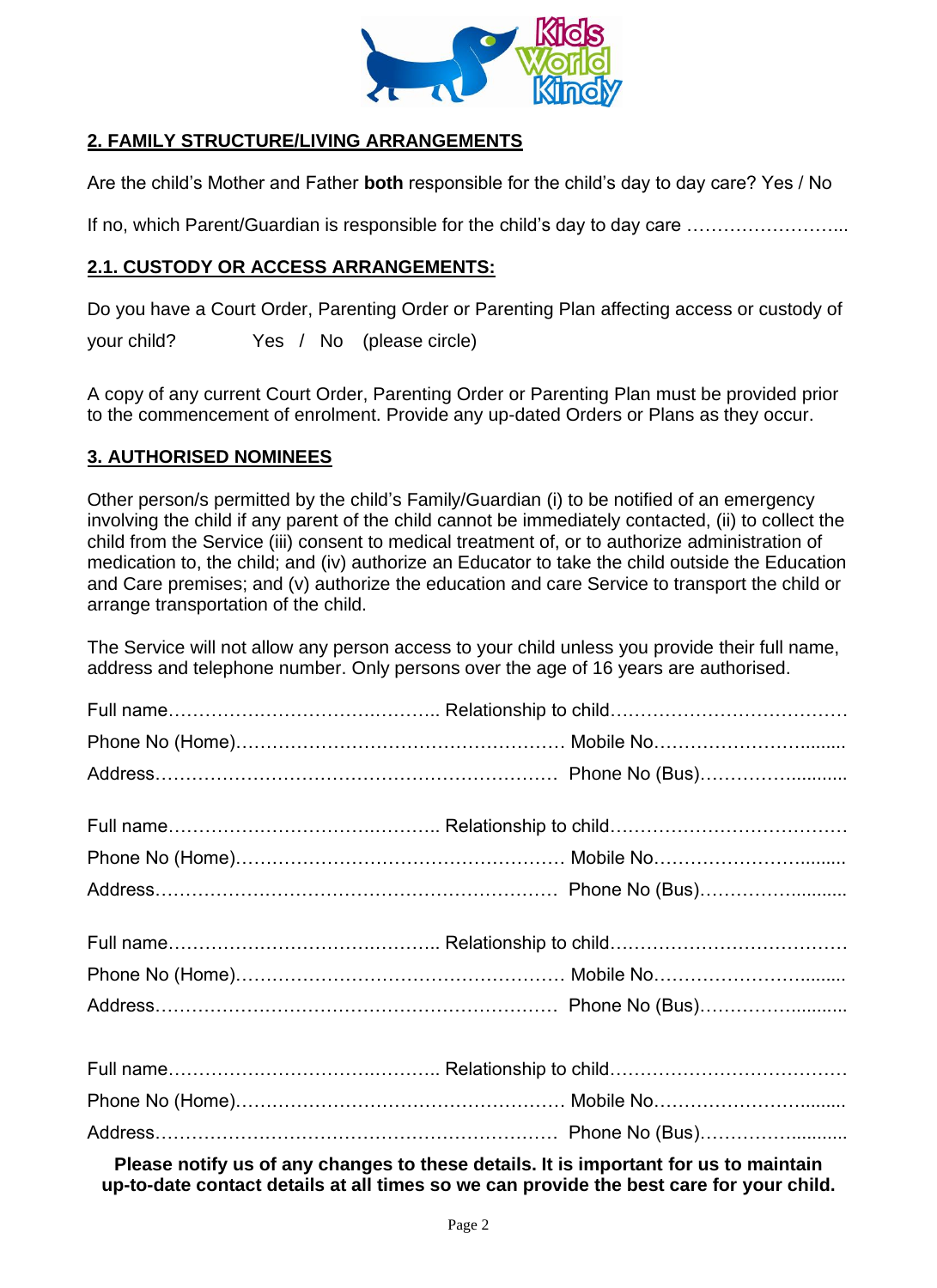

## **4. ATTENDANCE AND AGREED SESSIONS OF CARE:**

Days of enrolment (please circle) Mon / Tues / Wed / Thur / Fri

Date this enrolment arrangement will commence:.......................................................................

| Daily Fee/Session | Usual start and end times for this session |
|-------------------|--------------------------------------------|
|                   |                                            |

## **5. INFORMATION ABOUT YOUR CHILD:**

#### **5.1. Toileting**

Is your child toilet trained? (please circle) Yes No

#### **5.2. Sleep and Rest Routine**

| Does your child have a day time sleep/rest? (please circle) Yes                                                                                                                      |           | <b>No</b> |
|--------------------------------------------------------------------------------------------------------------------------------------------------------------------------------------|-----------|-----------|
|                                                                                                                                                                                      |           |           |
| Is a bottle required just prior to sleep time? (please circle) Yes No                                                                                                                |           |           |
| Please refer to the Services Sleep and Rest Policy                                                                                                                                   |           |           |
| 5.3. Pacifiers and Security Objects                                                                                                                                                  |           |           |
| Will your child require a dummy? (please circle)<br>Yes                                                                                                                              | <b>No</b> |           |
| Will your child require a security object or security blanket? (please circle) Yes                                                                                                   |           | No        |
| 5.4. Food Preferences                                                                                                                                                                |           |           |
| Can your child feed themselves? (please circle)<br>Yes                                                                                                                               | <b>No</b> |           |
|                                                                                                                                                                                      |           |           |
| 5.5. Food Allergies and Intolerances (Medical Condition)                                                                                                                             |           |           |
| Has your child any food allergies/intolerances? Yes / No (please circle)                                                                                                             |           |           |
|                                                                                                                                                                                      |           |           |
| If you answered yes and your child requires medication, prior to the commencement of<br>enrolment you will need to complete a <b>Medical Management Plan</b> (this must be supported |           |           |

enrolment you will need to complete a **Medical Management Plan** (this must be supported by the child's treating Doctor). Any medication required under your child's Medical Management Plan must remain on the premises at all times. Forms will be provided by the Approved Provider or Nominated Supervisor.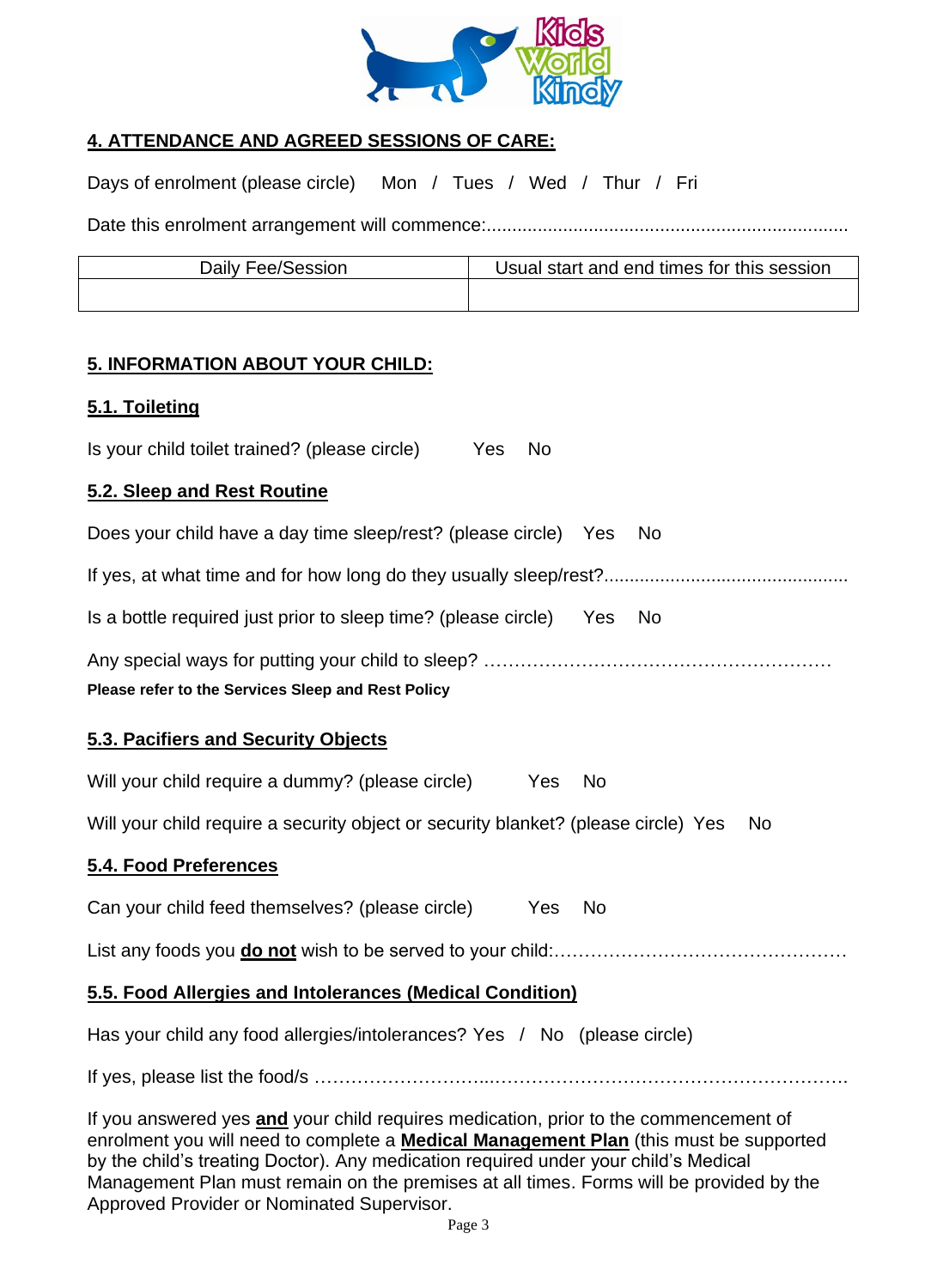

## **5.6. For children below the age of 2 years**

Complete the **Additional Enrolment Form for Babies and Toddlers**, if not attached the Approved Provider or Nominated Supervisor will provide you with a copy prior to your child commencing enrollment.

## **5.7. FURTHER INFORMATION ABOUT YOUR CHILD**

Has child attended other Services or Family Day Care? (please circle) Yes / No

Are there any religious or cultural practices/celebrations you wish us to observe for your child whilst attending the Service? (please circle) Yes / No If yes, please provide details…………………………………………………………………………..

How may we help your child this year, what do you most want your child to learn?

…………………………………………………………………………………………………………… ……………………………………………………………………………………………………………

Are you concerned about any areas of your child's development? (please circle) Yes No If yes, please provide details………………………………………………………………………….. …………………………………………………………………………………………………………….

Is your child from a non English speaking background? (please circle) Yes / No If yes, provide key words in your home language that will help us communicate with your child e.g. water, toilet, food, nappy, hello, sleep, play……………………………………………………..

## **5.8. PLAY INTERESTS**

You are encouraged to keep us updated regarding your child's current play interests. What are your child's current play interests?…………………………………………………………

## **5.9. FAMILY INVOLVEMENT**

Are you or any member of your family able to volunteer your time once a month to engage with the children in our program? Yes / No (please circle) Examples include: Story-telling, cooking experiences, singing, dancing and music.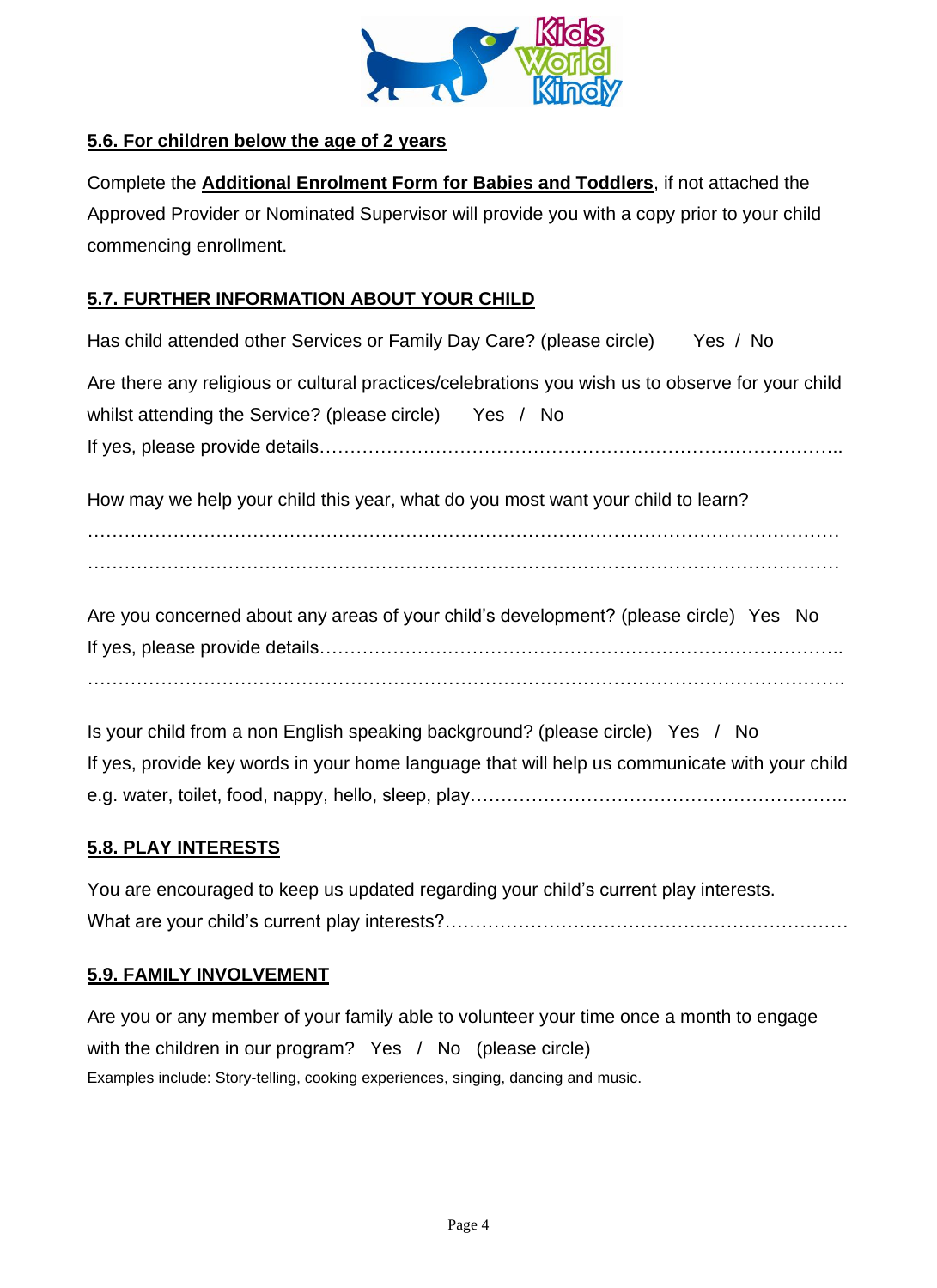

## **6. MEDICAL INFORMATION AND MEDICAL CONDITIONS**

| Is the child covered by a Private Health Fund? (please circle) Yes No                   |  |                 |
|-----------------------------------------------------------------------------------------|--|-----------------|
|                                                                                         |  |                 |
| Does your child have a Family Doctor? (please circle)<br>If yes, provide details below: |  | Yes No (circle) |
|                                                                                         |  |                 |
|                                                                                         |  |                 |
| Does your child take any regular medication? (please circle) Yes / No                   |  |                 |
| If yes, provide name of medication and reason why it is taken by your child             |  |                 |
|                                                                                         |  |                 |

## **6.1. Asthma**

Does your child have Asthma? Yes / No (please circle)

If you answered yes **and** your child requires medication, prior to the commencement of enrolment you will need to complete an **Asthma Action Plan** (this must be supported by the child's treating Doctor). Any medication required under your child's Asthma Action Plan must remain on the premises at all times. Forms will be provided by the Approved Provider or Nominated Supervisor.

## **6.2. Anaphylaxis**

Is your child at risk of Anaphylaxis? Yes / No (please circle)

If yes, prior to the commencement of enrolment you will need to complete an **Anaphylaxis Action Plan** (this must be signed by the child's treating Doctor). Any medication required under your child's Anaphylaxis Action Plan must remain on the premises at all times. Forms will be provided by the Approved Provider or Nominated Supervisor.

## **6.3. Allergic Reactions:**

Is your child allergic to anything? For example bee stings, medication Yes / No (circle)

If yes, please list what your child is allergic to………………………………………………………..

If you answered yes **and** your child requires medication, prior to the commencement of enrolment you will need to complete a **Medical Management Plan** (this must be supported by the child's treating Doctor)**.** Any medication required under your child's Medical Management Plan must remain on the premises at all times. Forms will be provided by the Approved Provider or Nominated Supervisor.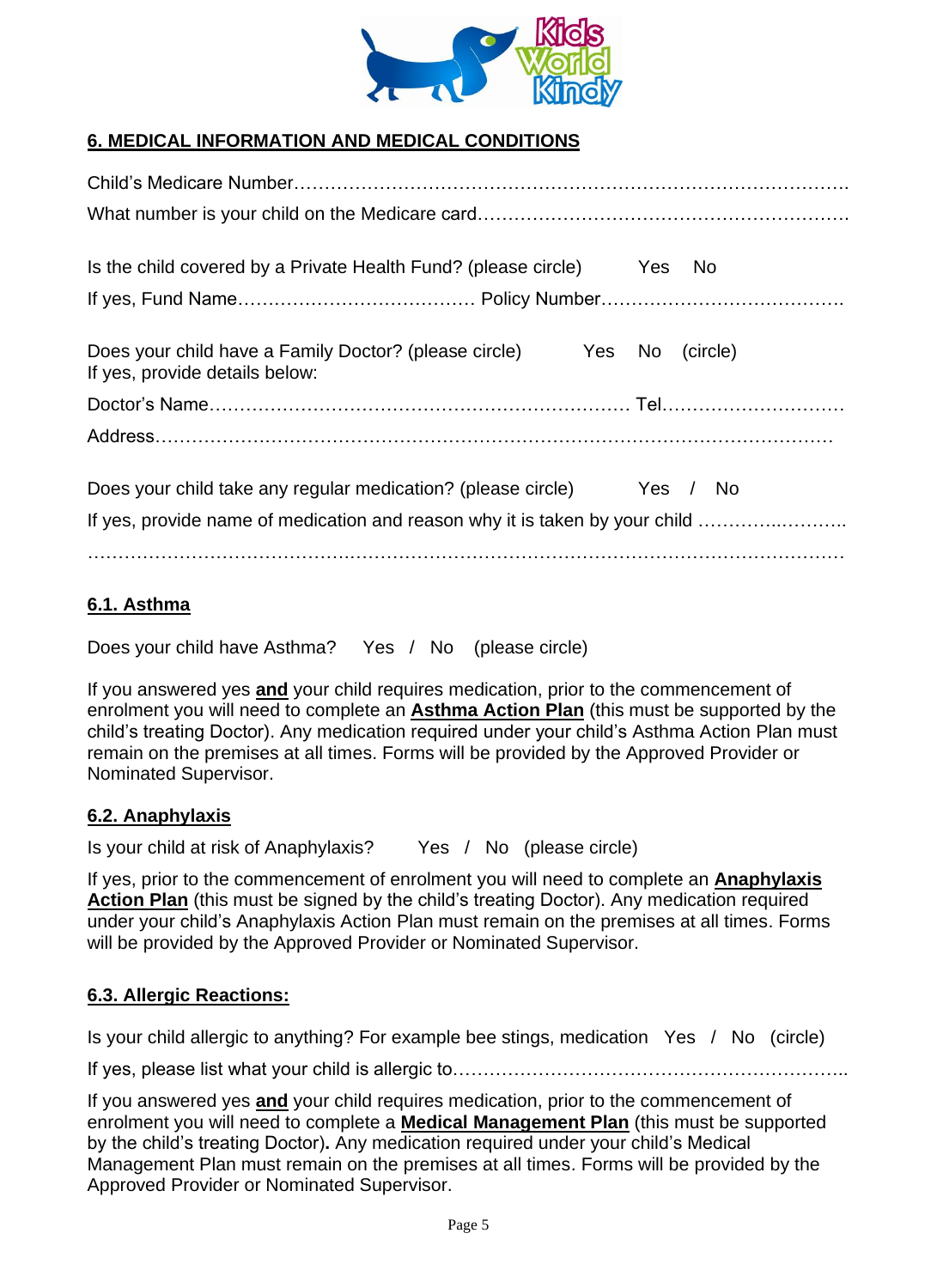

## **6.4. Fits or Febrile Convulsions:**

Has your child ever had a febrile convulsion? Yes / No (please circle)

#### **6.1. Immunisation Status**

Is your child immunised? Yes / No (please circle)

You will be required to provide copy of your child's current **Immunisation record** from the Australian Childhood Immunisation Register (ACIR).

#### **6.5. OTHER MEDICAL CONDITIONS**

Does your child have any other diagnosed medical condition? Yes / No (please circle)

If yes, provide the name of the Medical Condition………………………………… and if Medication is required, prior to the commencement of enrolment you will need to complete a **Medical Management Plan** for this medical condition (this must be supported by the child's treating Doctor). Any medication required under your child's Medical Management Plan must remain on the premises at all times. Forms will be provided by the Approved Provider or Nominated Supervisor.

#### **7. ADDITIONAL NEEDS**

Has your child been diagnosed by a Doctor as having additional needs? (circle) Yes / No

Is your child currently undergoing assessment for additional needs? (circle) Yes / No

If yes, please provide details of the child's additional needs that have been diagnosed or undergoing assessment, details of any special management plans or equipment requirements for the child and provide the name and contact telephone number for all treating Doctor's. This must be supported by a letter from the child's treating Doctor(s).

…………………………………………………………………………………………………………… ……………………………………………………………………………………………………………

#### **7.1 Therapy and National Disability Insurance Scheme (NDIS)**

Does your child receive support from Speech Therapy or Occupational Therapy or Early Intervention or NDIS Provider? (please circle) Yes / No If yes, provide details……………………………………………………………………………………

#### **8. Where did you hear about Kids World Kindy?**

Sign on street □ Facebook □ Website □ Neighbour □ Recommendation □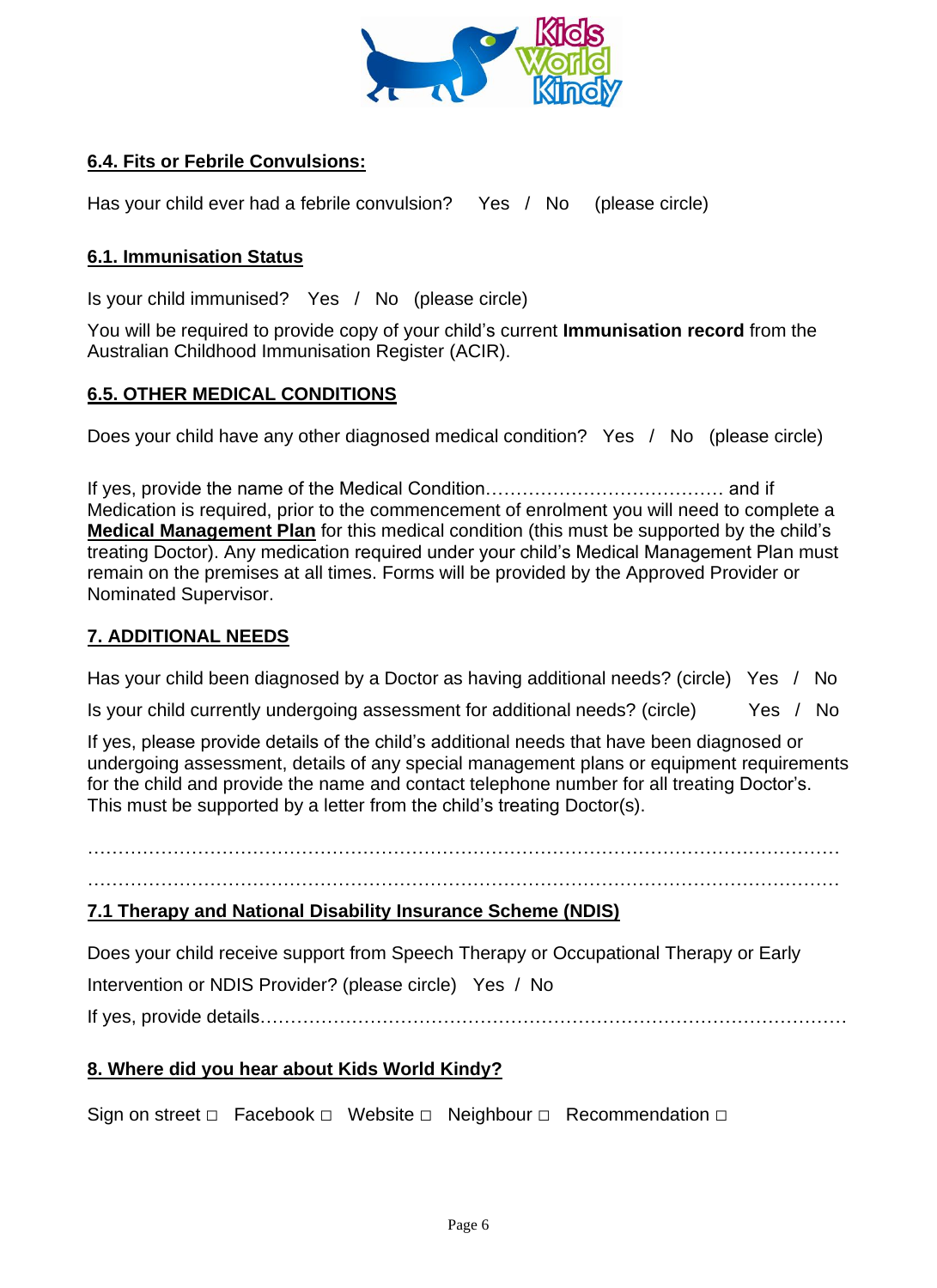

## **AGREEMENT AND PERMISSION**

I agree to the terms and conditions of enrolment contained in this enrolment form;

1. For staff to apply to my child if required the following creams or ointments;

| For children aged between 6 weeks and 3 years at time of enrolment: |            |                 |
|---------------------------------------------------------------------|------------|-----------------|
| Nappy Rash cream                                                    |            | No <sub>1</sub> |
| <b>Bonjela</b>                                                      | Yes $\Box$ | No <sub>1</sub> |
| For all children:                                                   |            |                 |
| SPF 30+ Sunscreen                                                   | Yes $\Box$ | No <sub>1</sub> |
| Antiseptic creams                                                   | Yes $\Box$ | No <sub>1</sub> |
| <b>Insect Repellant</b>                                             | Yes   □    | No <sub>1</sub> |

- 2. In the event of an emergency, illness or injury concerning my child at the Service. I consent to the Approved Provider, Nominated Supervisor or an Educator seeking urgent medical treatment from a registered medical practitioner, dental, hospital or ambulance service and to the carrying out of appropriate medical, dental or hospital treatment. I consent to the transportation of my child by an ambulance service. I accept liability for any medical, hospital, dental and/or ambulance expenses that may be incurred.
- 3. Should my child have a medical condition or any special dietary requirements, permission is granted to display the child's full name and photo (when required) to alert Educator's and visitors of the child's medical condition or individual dietary requirements.
- 4. Agree to abide by the Policies of the Service including those in the Parent Handbook and confirm that I have received a copy of the Parent Handbook.
- 5. All authorisations/persons listed are at least 16 years of age.
- 6. I accept that the family/Guardian will be charged the gap fee after the Service has calculated the entitlement under the Child Care Subsidy.
- 7. I accept that without providing a Centrelink Assessment Notice or Customer Reference Numbers that I am responsible for payment of the full fee. The Service is only able to back date and re-calculate fees 28 days from your Assessment Notice date. I accept that in the absence of the Service receiving any payments on my behalf from Centrelink that I am responsible for payment of the full fee.
- 8. I give permission for images/photos taken of my child while at Kids World Kindy and my child's full name to be published within the Service and in print media, Kids World Kindy Website, Kids World Kindy social networking site and Portfolio/Journal of children enrolled at Kids World Kindy.
- 9. I give permission for my child to participate in all programmed incursions.
- 10.I give permission to share and exchange information with Primary Schools in the Local Government Area.

Guardian Name………………………...……..Signature…………………………..Date………..…..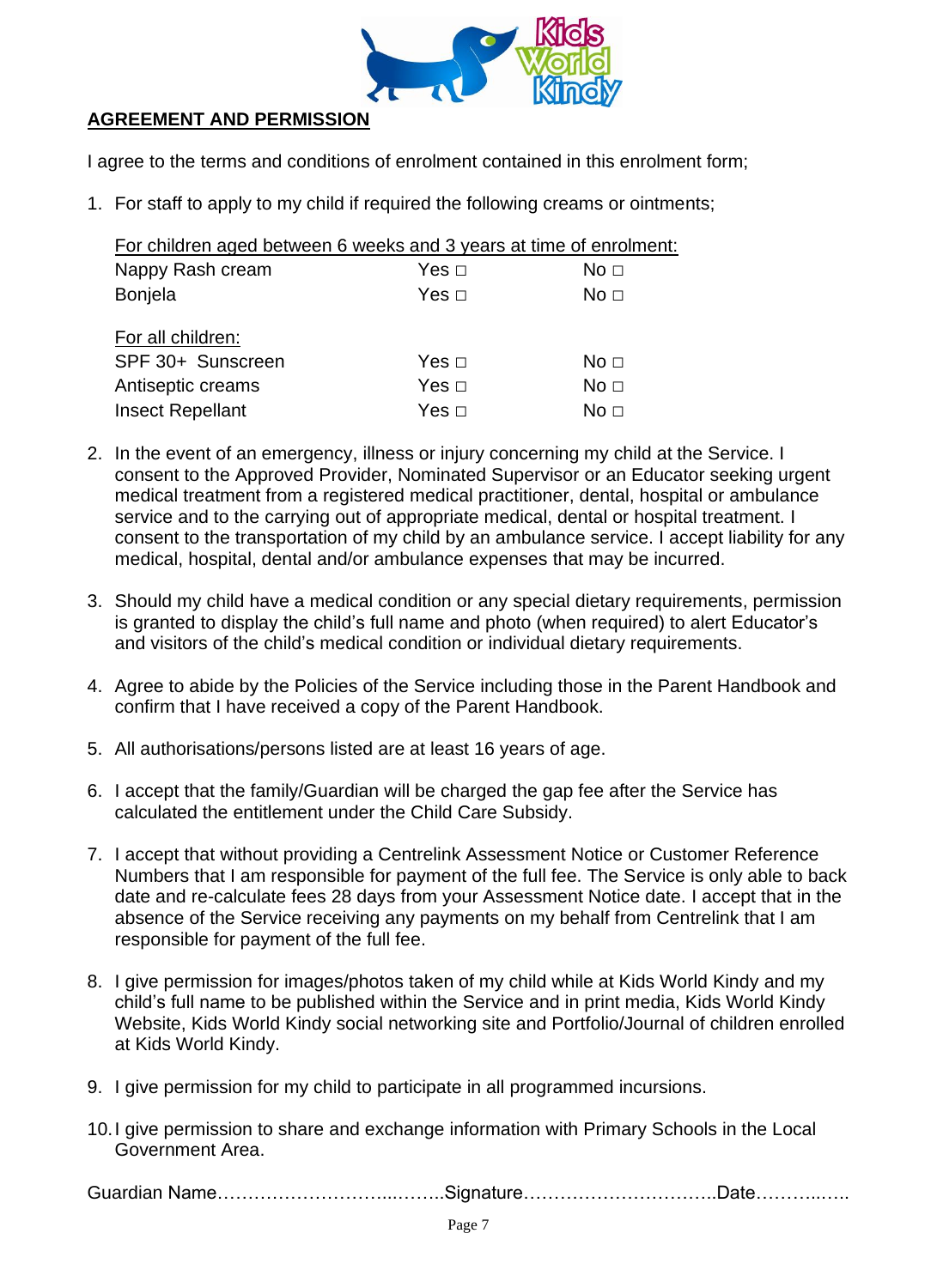

## **TERMS AND CONDITION OF ENROLMENT**

**Fees** The family will be charged fees for sessions of care provided under this enrolment arrangement. Fees are published in the Services foyer and [www.kidsworldkindy.com.au](http://www.kidsworldkindy.com.au/) session/fee prices may vary from time to time. Sessions of care will be provided on a routine and casual basis.

**To Confirm an Enrolment Offer**: Within 7 days of an enrolment offer, Family/Guardian to pay a deposit of \$100.00 (payment will be credited towards your childcare fees). Failure to make payment within 7 days may result in suspension of your enrolment offer. Family/Guardian who have changed their mind about enrolment and decide they no longer wish to commence enrolment will incur a \$100.00 fee.

**Family/Guardian to Make a Claim for CCS**: To receive the CCS, the family/guardian must first make a claim for CCS via their Mygov Account. It may take about two weeks for Centrelink to produce your eligible subsidy levels.

**Confirm the Kids World Kindy (KWK) Enrolment in your Mygov Account** – KWK will create an enrolment booking with agreed start date, fee session and days of attendance. This will be submitted to your Mygov Account for approval by the family/Guardian. You will be unable to confirm the KWK enrolment until your claim for CCS has been finalized by Centrelink. You will be unable to receive CCS payments until you confirm the KWK enrolment in your Mygov Account.

**Variation to Agreed Start Date**: When a new family request a variation to their start date, the family will still incur childcare fees from the first agreed start date. Family/Guardian may be unable to receive CCS payments until the child's first physical day of care. For exemptions refer to the KWK Cancellation of Enrolment Policy

**Family is Liable for the Payment of Fees from the Agreed Date of Commencement** Fees will be charged whether the child is present, absent, sick, on holidays or excluded for not being immunised until the enrolment is formally cancelled in writing.

**Cancellation of Enrolment Policy** Existing families attending the Service are required to provide two weeks' written notice when cancelling enrolment.

**Child Care Subsidy Cessation of Care Rules:** Family/Guardian will be charged the full fee for the two-week cancellation of enrolment period when a child does not physically attend the Service during the two-week cancellation of enrolment notice period. Family/Guardian may be unable to receive CCS payments until the child's first physical day of care. For exemptions refer to the KWK Cancellation of Enrolment Policy

**Payment of Fees Policy** – Details are provided in the KWK Parent Information Handbook.

**Unpaid Fees Policy** – All overdue fees still owing at the time enrolment is cancelled by either the family or the Service will be forwarded to a Debt Collection agency, families will incur all debt collection recovery fees including interest charges on the unpaid amount.

**Late Arrival Fee-** a late fee applies for any child left at the Service past closing time (6.00pm), which is \$10.00 for every 5 minutes. This fee is added to your child's next fee payment.